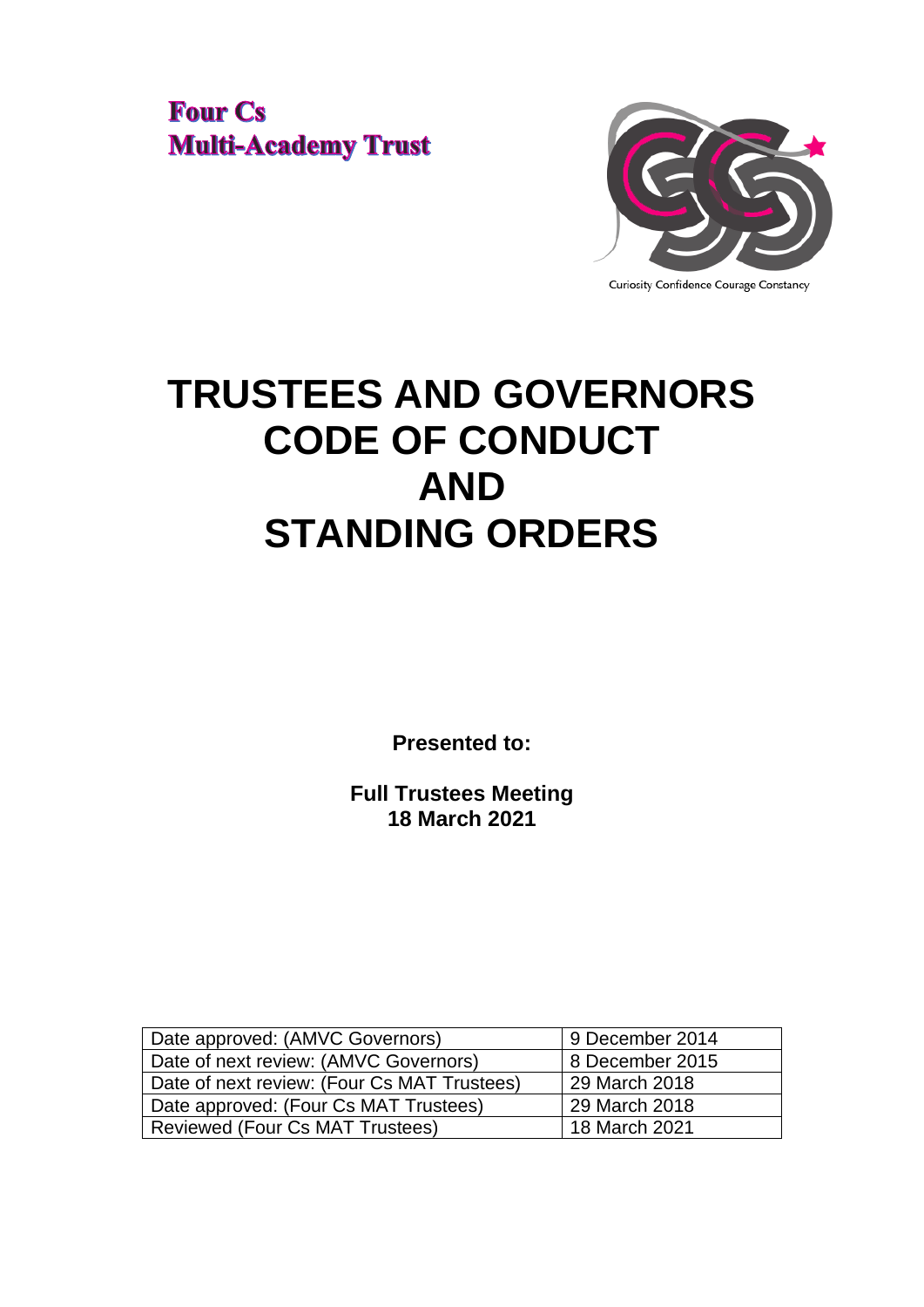# **CONTENTS**

 $\mathbf{r}$ 

| <b>Code of Conduct</b> |                                     |         |  |
|------------------------|-------------------------------------|---------|--|
|                        |                                     | Page No |  |
| 1.0                    | Why we have a Code of Conduct?      | 3       |  |
| 2.0                    | <b>General Principles</b>           | 3       |  |
| 3.0                    | Commitment                          | 4       |  |
| 4.0                    | <b>Relationships</b>                | 4       |  |
| 5.0                    | Confidentiality                     | 4       |  |
| 6.0                    | Conduct                             | 4       |  |
| 7.0                    | Induction, Training and Development | 5       |  |
| 8.0                    | Mentoring                           | 5       |  |
| 9.0                    | <b>Meetings</b>                     | 5       |  |
| 10.0                   | <b>Meetings Charter</b>             | 6       |  |
| 11.0                   | <b>Visiting Respective Schools</b>  | 6       |  |

| <b>Standing Orders</b> |                                                  |    |  |  |
|------------------------|--------------------------------------------------|----|--|--|
| 1.0                    | General Principles                               | 7  |  |  |
| 2.0                    | Principles of Public Life                        | 7  |  |  |
| 3.0                    | Election and Appointment of Trustees / Governors | 8  |  |  |
| 4.0                    | Composition of the Local Governing Committee     | 8  |  |  |
| 5.0                    | <b>Chair of Governors</b>                        | 8  |  |  |
| 6.0                    | Appointment, Removal and Role of Clerks          | 10 |  |  |
| 7.0                    | Meetings and Proceedings of the Trustees / LGC   | 10 |  |  |
| 8.0                    | <b>Restrictions on Participation</b>             | 13 |  |  |
| 9.0                    | <b>Delegation of Functions</b>                   | 14 |  |  |
| 10.0                   | Committees of the Trust Board / LGC              | 15 |  |  |
| 11.0                   | <b>Working Parties and Groups</b>                | 15 |  |  |
| 12.0                   | <b>Trust and School Policies</b>                 | 16 |  |  |
| 13.0                   | Presentation of Papers and Reports               | 17 |  |  |
| 14.0                   | Trustee / Governors' Subsistence and Allowances  | 17 |  |  |
| 15.0                   | <b>Review</b>                                    | 17 |  |  |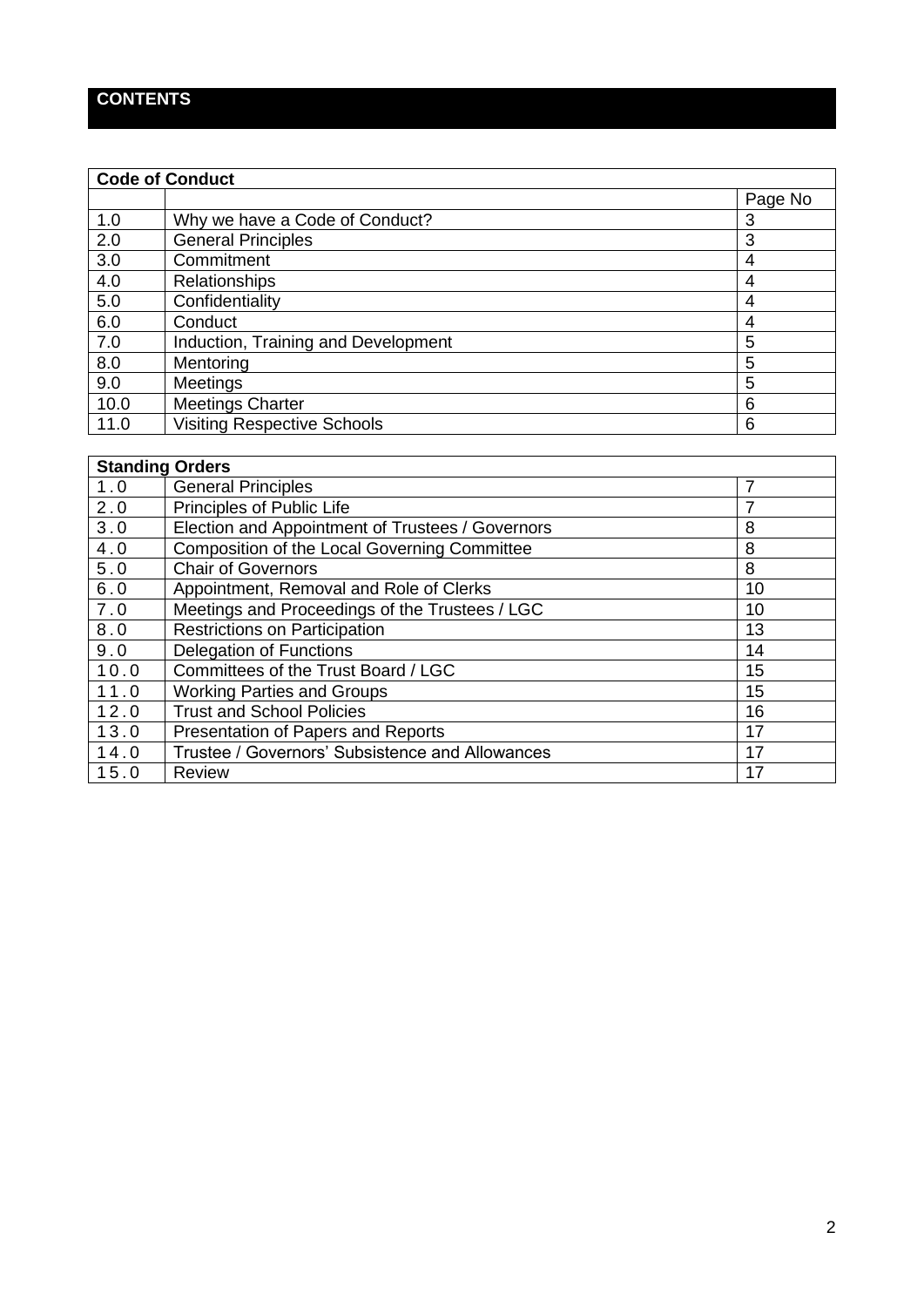# **CODE OF CONDUCT**

*This document should be read in conjunction with the company's Articles of Association, Scheme of Delegation and Terms of Reference documents*

#### **1.0 WHY WE HAVE A CODE OF CONDUCT**

It is important (as well as good practice) that those responsible for the governance of an academy are aware of their legal duties and they are, briefly:

- as a Trustee under charity law
- as a Director under company law
- as a Governor under education legislation.

It is because of this "triple responsibility" that this document refers to the roles and responsibilities of 'Members', 'Trustees', 'Directors' and 'Governors'.

Trustees will also all be provided with an annual reminder of their responsibilities via a "Musts & Shoulds" list to ensure they are aware of current practice. This will cover any pertinent issues in the Financial Academies Handbook or relevant legislation.

# **2.0 GENERAL PRINCIPLES**

The Headteachers of Trust schools are responsible for the day-to-day management of their school, the implementation of policy and the operation of, and adherence to, the curriculum. Trustees and the Local Governing Committee (LGC) Governors have a responsibility for determining, monitoring and keeping under review the policies, plans and procedures within which the Trust and individual schools operate.

- The main aim of the Trust is to raise the educational achievement of all its pupils / students so that each individual has the opportunity to fulfil their potential.
- The Trustees, supported by the Governors, will contribute most effectively to this aim by focusing on their three roles:
	- $\circ$  To provide a strategic vision and objectives for the Trust and its schools
	- o To act as a critical friend
	- $\circ$  To hold the CEO to account for educational standards achieved and the quality of education provided.
- Although Trustees and Governors are appointed and elected by different groups, their central concern is the welfare of the schools as a whole.
- Trustees and Governors have a general duty to act fairly and without prejudice at all times.
- Trustees and Governors should fulfil all reasonable expectations of a good employer.
- Trustees and Governors should consider carefully how their own decision might affect other schools within the Trust, the Local Authority (LA) and key stakeholders.
- Trustees and Governors should encourage open government and should be seen to do so.
- Trustees and Governors do not act alone but as members of a corporate team. Individual Trustees and Governors have power only when designated specifically to them by the Trust Board and the LGC.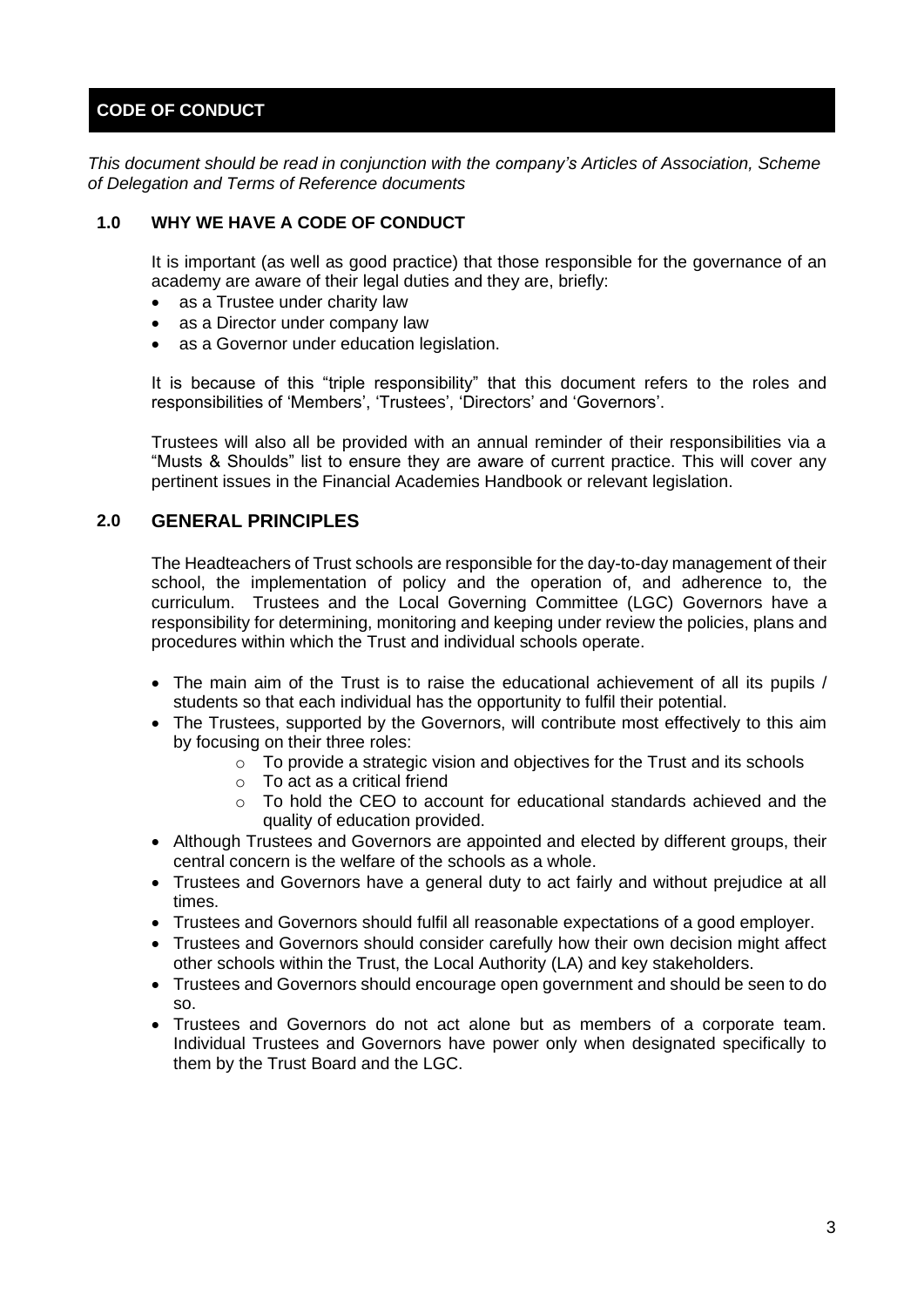# **3.0 COMMITMENT**

- All Trustees and Governors should involve themselves actively in the operation of the Trust / LGC and respective schools and accept a fair share of responsibilities, including service on Committees, Panels and Working Parties.
- Regular attendance at relevant meetings is essential.
- Trustees and Governors should know their respective schools well and take opportunities offered by the schools to visit and become involved in activities (see separate Trustee / Governor Visits Policy).

# **4.0 RELATIONSHIPS**

- Trustees and Governors should strive to operate as a team in which constructive working relationships are actively promoted.
- Trustees and Governors should develop effective working relationships with the CEO, Headteachers, staff, parents / carers, the LA and their local community.

# **5.0 CONFIDENTIALITY**

- Trustees and Governors must observe complete confidentiality in accordance with any established policies and protocols or when asked to do so, especially in relation to matters concerning individual staff, pupils / students or parents / carers. It is emphasised that any data or information provided to Trustees and / or Governors in general meetings or at Committees (with the exception of any committee or panel of Trustees / Governors convened for the express purpose of considering any behaviour or discipline issues) shall not identify individual pupils / students.
- Although decisions reached at Trustee and Governors meetings are normally made public through the minutes or otherwise, the discussions on which decisions are based must be regarded as confidential, if likely to discourage openness within the meeting.
- Trustees and Governors should exercise the highest degree of prudence when discussion of potentially contentious issues arises outside the Trust Board / LGC.

# **6.0 CONDUCT**

- Trustees and Governors should express their views openly within meetings but accept collective responsibility for all decisions.
- Trustees should only speak or act on behalf of the Trust Board when they have been specifically authorised to do so by the Chair of Trustees.
- Governors should only speak or act on behalf of the LGC when they have been specifically authorised to do so by the Chair of Governors.
- All official visits to schools should be undertaken within a framework which has been established by the Trust Board and agreed with the Headteacher (see separate Trustee / Governor Visits Policy).
- In responding to criticism or complaints relating to schools, Trustees and Governors should refer to the Trust's appropriate 'Complaints Procedure' for the correct procedure to be followed and advise the complainant accordingly.
- Trustees and Governors have a responsibility to maintain and develop the ethos and reputation of the Trust and its schools. Their actions within the Trust and / or local community should reflect this.
- Any business and pecuniary interest that a Trustee or Governor may have in connection with the Trust's business must be annually recorded in the Register of Business and Pecuniary Interests and amended if the situation changes during the year. This information to be published on the Trust / School's websites.
- Where an interest is declared, the Trustee or Governor must leave the meeting, if appropriate, while the item is under discussion.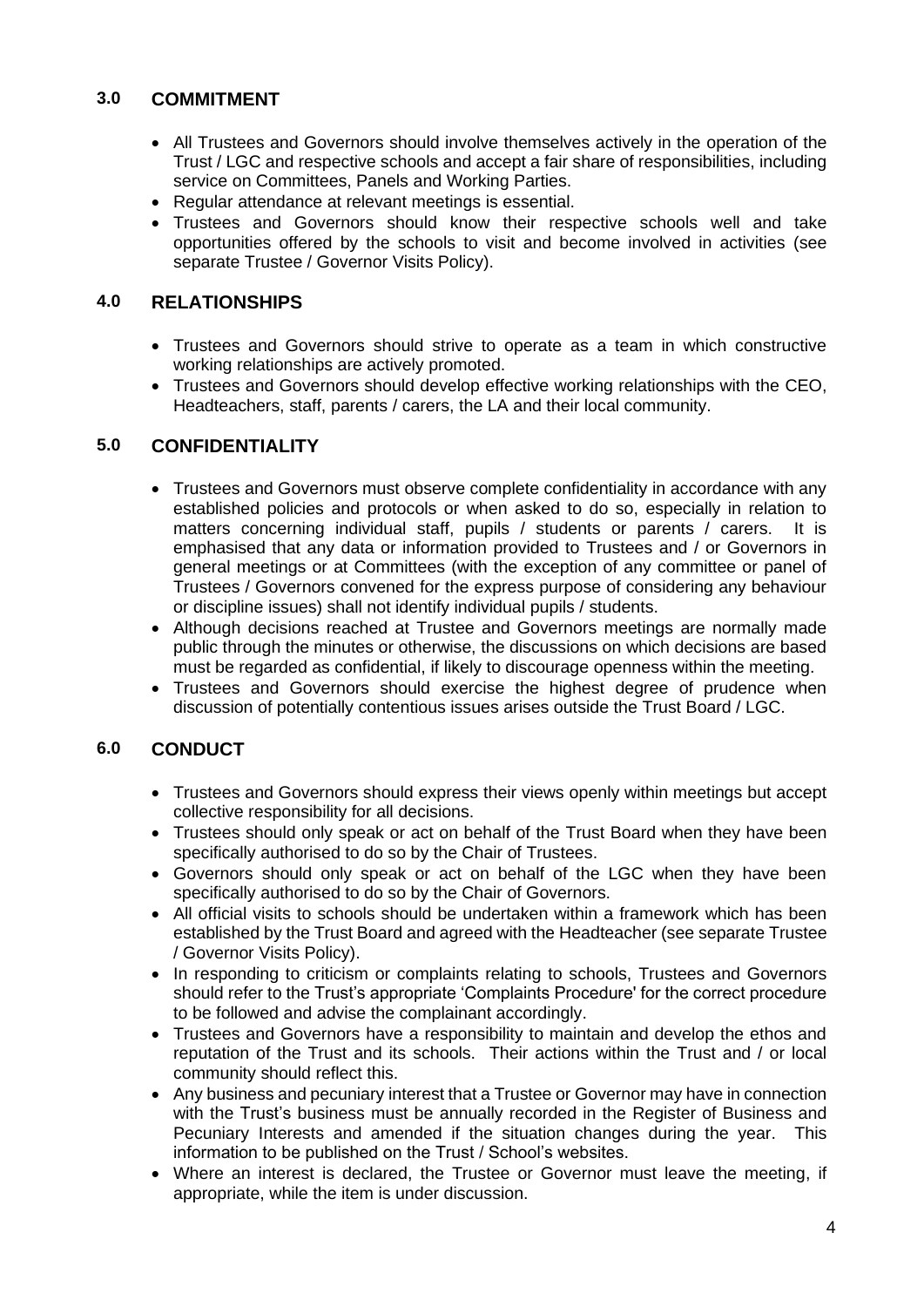# **7.0 INDUCTION, TRAINING AND DEVELOPMENT**

Trustee and Governor induction, training and development is important. It benefits the Trust and the schools and individual Trustees and Governors and can help to develop effective teamwork. Trustees and Governors are encouraged to undertake training, including the National Training Programme for New Governors, to further their individual interests within the LGC and the work of the Trust as a whole.

The LGC will, when inducting new Governors, ensure that appropriate school based induction is undertaken and that new Governors receive appropriate documentation as outlined in any current Government guidance and/or as disseminated by the Clerk(s) in accord with an established programme. (See separate Governor Induction Policy).

#### **8.0 MENTORING**

An experienced Trustee or Governor who acts as a mentor to new Trustees / Governors can provide support and a listening ear for all aspects of the work. Trustees and Governors should be prepared to act as mentors, as required, and the LGC will appoint a Link Governor with responsibility for mentoring arrangements.

#### **9.0 MEETINGS**

Individual Trustees or Governors do not generally have any authority in the school. In certain circumstances, a Chair of a Committee may be required to take executive action and the terms of reference of committees permit this in exceptional circumstances. It is the collective decisions of all the Trustees or Governors together that carry authority. The activities that Trustees and Governors undertake outside meetings can be seen as preparation for the times when the Trust Board or LGC formally conducts its business.

It follows that if the Trust Board or LGC is to carry out its functions effectively and efficiently, its meetings are crucial. The Chairs, CEO, Headteacher(s), Clerk(s) and all the Trustees / Governors agree to observe the 'Meetings Charter' (Section 10) so the Trust Board, LGC and its Committees will provide an optimised framework for coming to informed, collective decisions.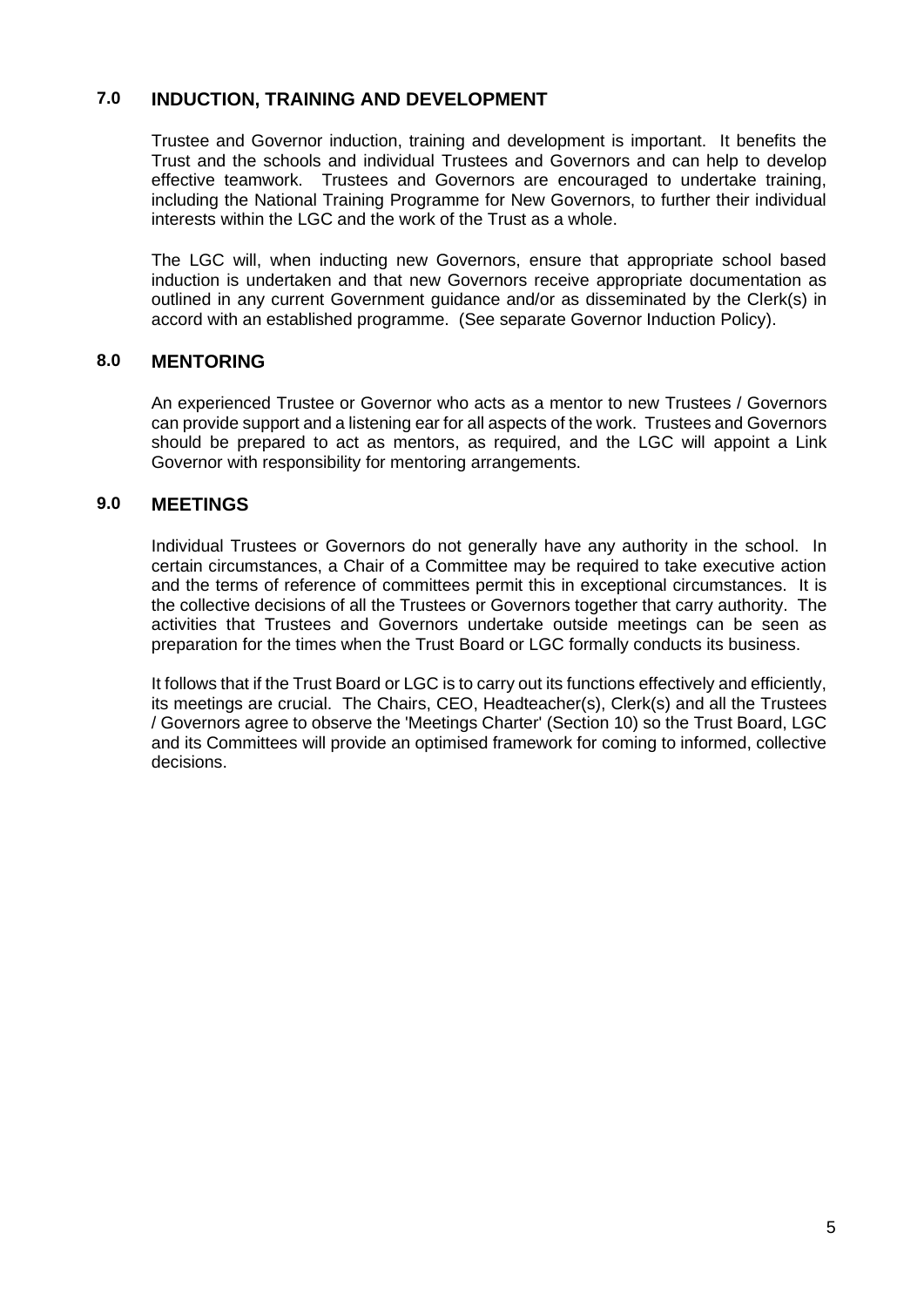# **10.0 MEETINGS CHARTER**

As a Trustee / Governor I expect:

- people to attend regularly and be punctual,
- an agenda and relevant documents to reach me, wherever possible, at least seven days before every meeting,
- an agenda that makes clear the purpose of each item,
- a chair who keeps to the agenda, paces the meeting so that time is given to each matter in proportion to its importance, draws on all members for contributions and keeps discussions to the point,
- my contribution to be heard and others to contribute to the discussion,
- the decision-making process to be quite clear,
- promote to achieve the aims of the Trust
- Trustees / Governors to take collective responsibility for decisions,
- minutes that summarise views succinctly, record decisions accurately and are made available, in draft form, soon after each meeting.

Others can expect me to:

- attend regularly and be punctual,
- read the agenda, minutes and other papers before the meeting and note items I want to say something about,
- bring to the attention of the Chair of the meeting beforehand, any information or recommended changes to documents being considered which would expedite matters during the meeting,
- bring all pertinent information to the meeting,
- make relevant and positive contributions,
- listen to and consider what others say,
- accept my share of collective responsibility, even for those decisions that I do not personally agree with.

# **11.0 VISITING RESPECTIVE SCHOOLS**

Trustees and Governors do not have an automatic right to enter the school but they do need to have the opportunity to arrange visits in order to see policy in action and to understand how the school works.

In order to avoid misunderstandings all Trustees and Governors should comply with the Visits Policy.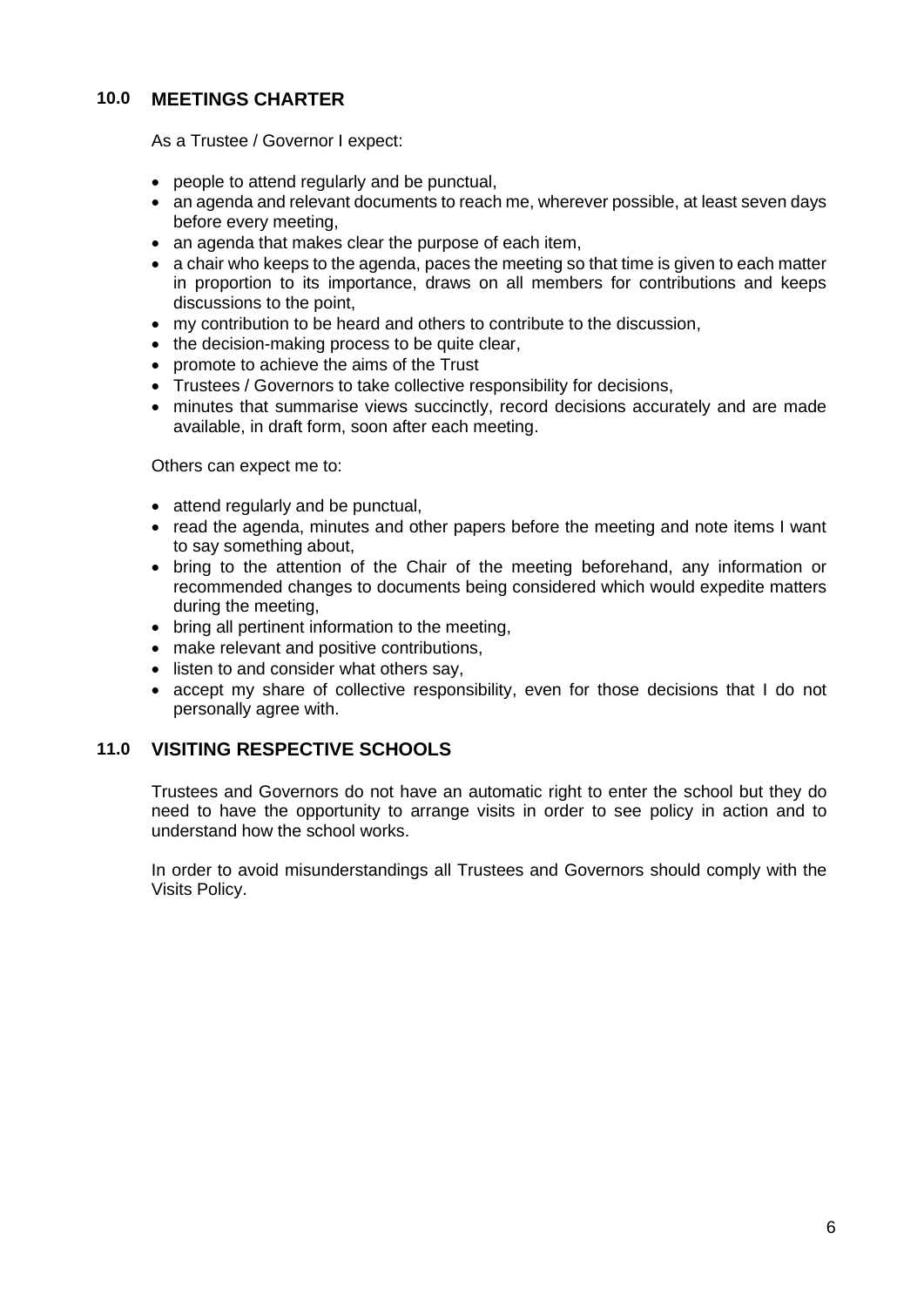# **STANDING ORDERS**

## **1.0 GENERAL PRINCIPLES**

These Standing Orders are intended to provide a codified framework by which the responsibilities, functions and meetings of the Trust Board / LGC can be performed in an effective and efficient manner; having regard at all times to any appropriate enactments, regulations, officially released guidance publications and good practice.

These Standing Orders shall be subject to review in line with the review policy.

#### **2.0 PRINCIPLES OF PUBLIC LIFE**

Trustees / Governors' practice reflects the Seven Principles of Public Life as defined by the Committee on Standards in Public Life (the Nolan Committee, 1995):

- Selflessness Holders of public office should take decisions solely in terms of the public interest. They should not do so in order to gain financial or other material benefits for themselves, their family or their friends.
- Integrity Holders of public office should not place themselves under any financial or other obligations to outside individuals or organisations that might influence them in the performance of their official duties.
- Objectivity In carrying out public business (including making public appointments, awarding contracts, or recommending individuals for rewards and benefits) holders of public office should make choices on merit.
- Accountability Holders of public office are accountable for their decisions and actions they take. They should give reasons for their decisions and restrict information only when the wider public interest clearly demands.
- Openness *-* Holders of public office should act and take decisions in an open and transparent manner. Information should not be withheld from the public unless there are clear and lawful reasons for so doing.
- Honesty Holders of public office have a duty to declare any private interests relating to their public duties and to take steps to resolve any conflicts arising in a way that protects the public interest.
- Leadership Holders of public office should promote and support these principles by leadership and example.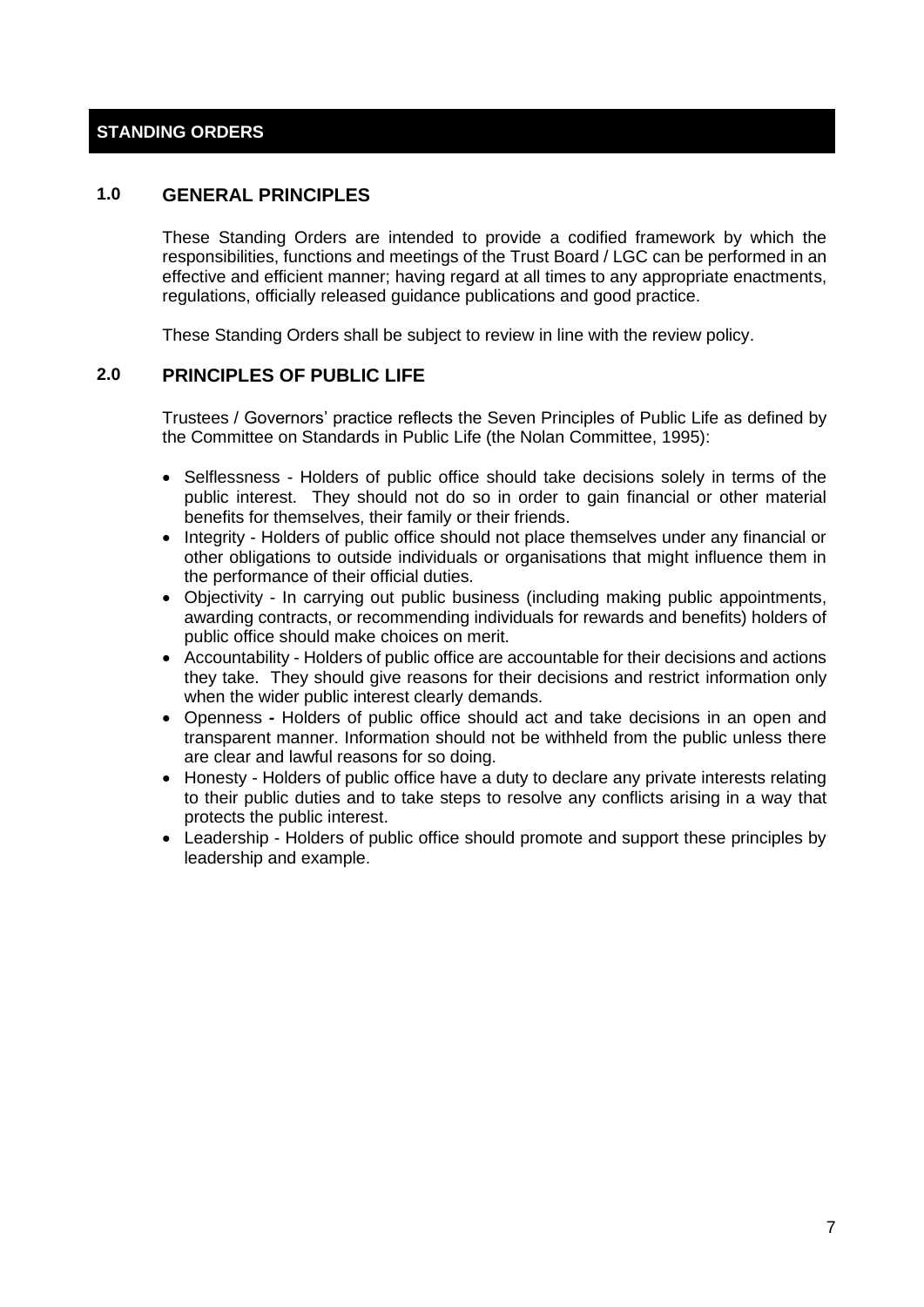# **3.0 ELECTION AND APPOINTMENT OF TRUSTEES AND GOVERNORS**

# **Policy and Procedures**

#### **Trustees**

In addition to the statutory requirements relating to such matters, Trustee appointments will be made by the Members of the Company. Nominations and elections will be skillsbased to ensure the recruitment of high-calibre Trustees who are able to lead school improvement and develop and enhance a dynamic Trust Board.

#### Governors

In addition to the statutory requirements relating to such matters, the LGC follows the detailed guidance from the Local Authority on the election or appointment of Governors, a copy of which shall be held by the Clerk(s). When such elections and appointments are necessary the Clerk(s) will ensure that copies of that documentation are made available to all interested parties by display at the school's Reception and in the main **Staffroom** 

## **4.0 COMPOSITION OF THE LOCAL GOVERNING COMMITTEE**

The total number of Governors, their categories and the term of office for which they are appointed is determined in the Trust's Articles of Association, effective from 1 March 2017.

The term of office of a Governor is a maximum of 4 years and any Governor may resign at any time. On expiry of term of office, a Governor may put themselves up for re-election if they so wish.

# **5.0 CHAIR OF GOVERNORS**

#### 5.1 **Role of the Chair**

The Chair is responsible for:

- ensuring the business of the LGC is conducted properly, in accordance with the legal requirements,
- ensuring meetings are run effectively, focusing on priorities and making the best use of time available, and ensuring that all members have an equal opportunity to participate in discussion and decision taking,
- establishing and fostering an effective relationship with their Headteacher based on trust and mutual respect for each other's role,
- reviewing the LGC's effectiveness and impact,
- ensuring effective communication with Trust and consider Trust focus in meetings.

The Chair has an important role in ensuring that the LGC acts as a sounding board to their Headteacher and provides strategic direction in line with the aims and objectives of the Trust.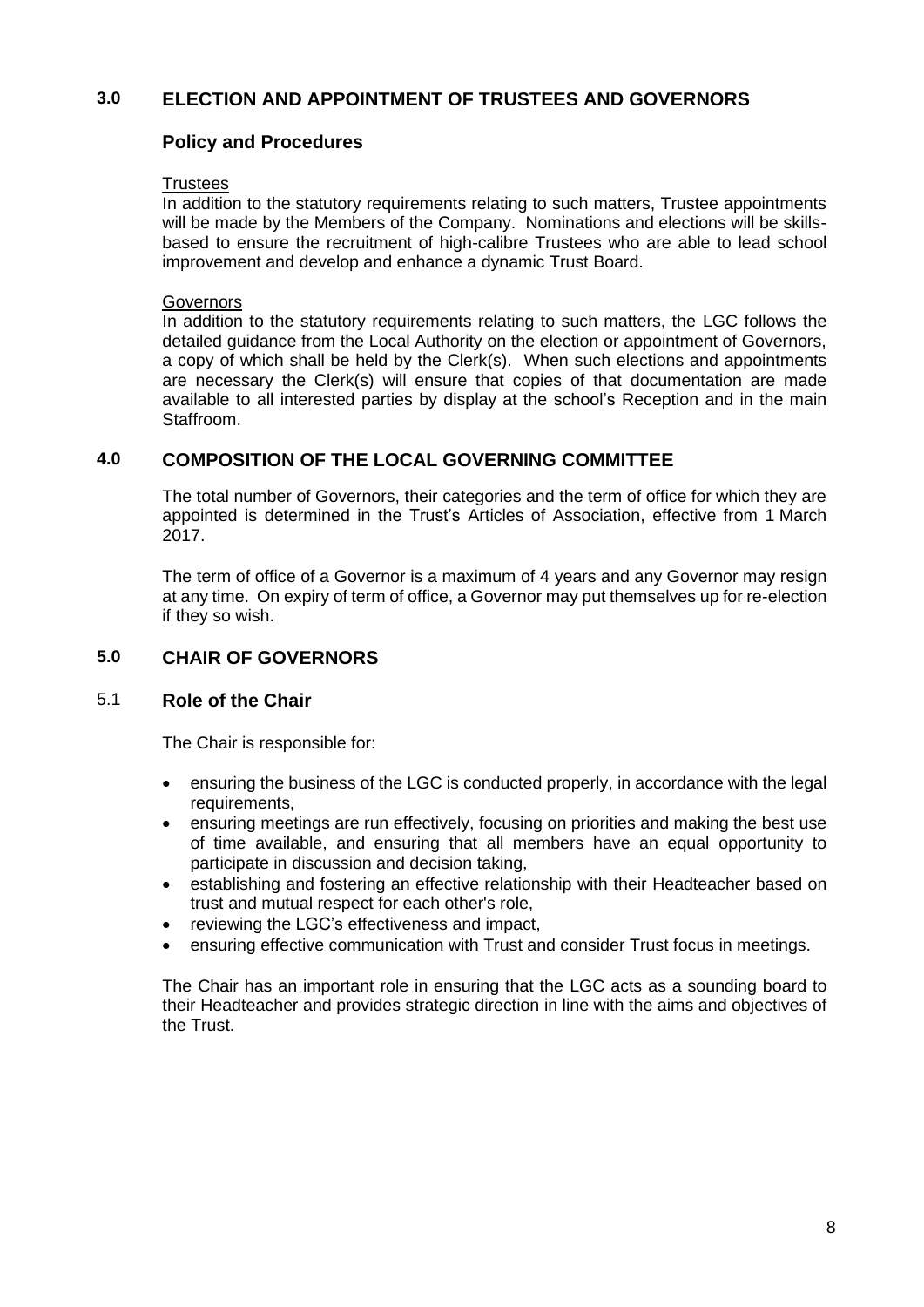#### **5.2 Election of Chair (and Vice Chair)**

#### 5.2.1 Term of Office

The Term of Office of the Chair and Vice Chair of Governors shall be for one year, determined from the date of appointment which will usually take place at the Annual General Meeting of the LGC. No Governor who is employed within the Trust shall be eligible for appointment as Chair or Vice Chair of Governors.

#### 5.2.2 Candidates

Governors wishing to stand for election as Chair and Vice Chair shall so inform the Clerk(s) not less than 14 days before the date of the Annual General Meeting at which the election is to take place and their names will be stated in the Agenda for that meeting to be issued 7 days before the meeting date.

#### 5.2.3 Voting

If only one candidate stands for each office, then the election shall be effected by a resolution passed by at least 50% of those Governors who are present and entitled to vote. The candidate shall withdraw from the meeting whilst voting takes place and shall have no vote in the proceedings, which shall be chaired by the Clerk(s), who also shall have no vote. If either appointment is contested by more than one candidate, then the appointment shall be decided by secret ballot (of those Governors present and entitled to vote) conducted by the Clerk(s). A candidate shall not vote for their own appointment but may vote in respect of any other candidate.

#### 5.2.4 Vacancy during Term

If the office of Chair or Vice Chair becomes vacant during the normal term the Governing Body shall elect a new Chair or Vice Chair at their next Meeting. See section 5.2.5 for how to operate in the absence of the Chair or Vice Chair.

#### 5.2.5 Absence from Meetings

If the Chair is absent from any meeting or if the office of Chair is vacant, the Vice Chair will act as Chair for all purposes.

If neither the Chair or Vice Chair of Governors is present when the meeting proceeds to business then the other Governors present shall elect an Acting Chair of the Meeting from amongst their number, provided always that no Governor employed within the Trust Chairs the meeting.

# 5.3 **Delegation of Functions to Chair (Vice Chair)**

The Chair or Vice Chair have the power to carry out the functions of the LGC (subject to specified exempted actions) as detailed by statute if a delay in exercising a function is likely to be seriously detrimental to the interests of the respective school, a pupil / student or their parents / carers or a person who works at the school.

#### 5.4 **Removal from Office**

The LGC may remove their Chair or Vice Chair from office in accordance with the procedures as detailed by the Articles of Association and in consultation with the Trust Board.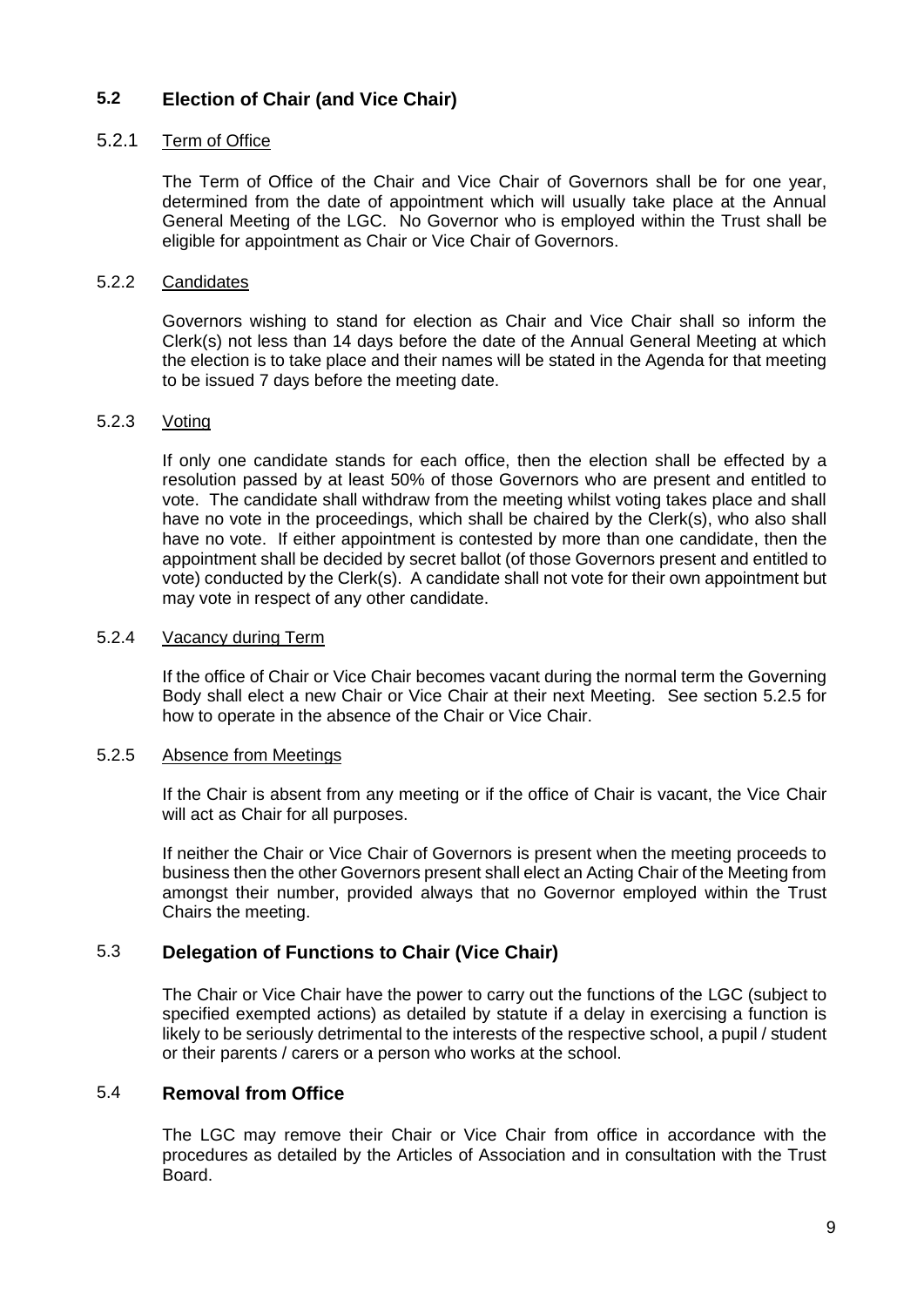# **6.0 APPOINTMENT, REMOVAL AND ROLE OF CLERK(S)**

## 6.1 **Appointment**

The Trust Board / LGC and various committees must appoint a Clerk(s). Trustees, Governors, associated members (if applicable) and the CEO / Headteachers cannot be so appointed to the position of Clerk.

#### 6.2 **Removal**

The Trust Board / LGC may remove the relevant Clerk(s) by resolution passed at a meeting of the Trust Board / LGC.

#### 6.3 **Absence from Meetings**

In the absence of the Clerk at any meeting of the Trust Board / LGC the Trustees / Governors present may appoint one of their number (but not the CEO / Headteachers) to act as Clerk for that meeting.

#### 6.4 **Clerking Responsibilities**

It is the responsibility of the Clerk to:

- convene meetings of the Trust Board and LGC,
- attend meetings of the Trustees / LGC and ensure minutes are taken,
- maintain a register of members of the Trustees / LGC and report any vacancies,
- maintain a register of attendance and report this to the LGC,
- give and receive notices in accordance with any relevant regulations,
- perform such other functions as may be determined by the Trust Board / LGC from time to time.

# **7.0 MEETINGS AND PROCEEDINGS OF THE TRUSTEES / LGC**

# 7.1 **Right to Attend**

Trustees, Governors, the CEO / respective Headteachers and the Clerk have the right to attend meetings of the LGC and of any of its duly constituted Committees (unless the Terms of Reference of any such Committee specifically excludes attendance).

The LGC may, at its discretion, allow any other person to attend its meetings upon such terms and for such purposes as the LGC shall determine. Any such attendee may be permitted to speak but shall have no voting rights.

## 7.2 **Access to Meetings**

Unless otherwise specifically resolved by the Trustees / LGC all of its meetings and of those of its Committees, Panels and Working Parties shall be closed and only those individuals named (or specifically authorised) in Paragraph 7.1 shall be entitled to attend.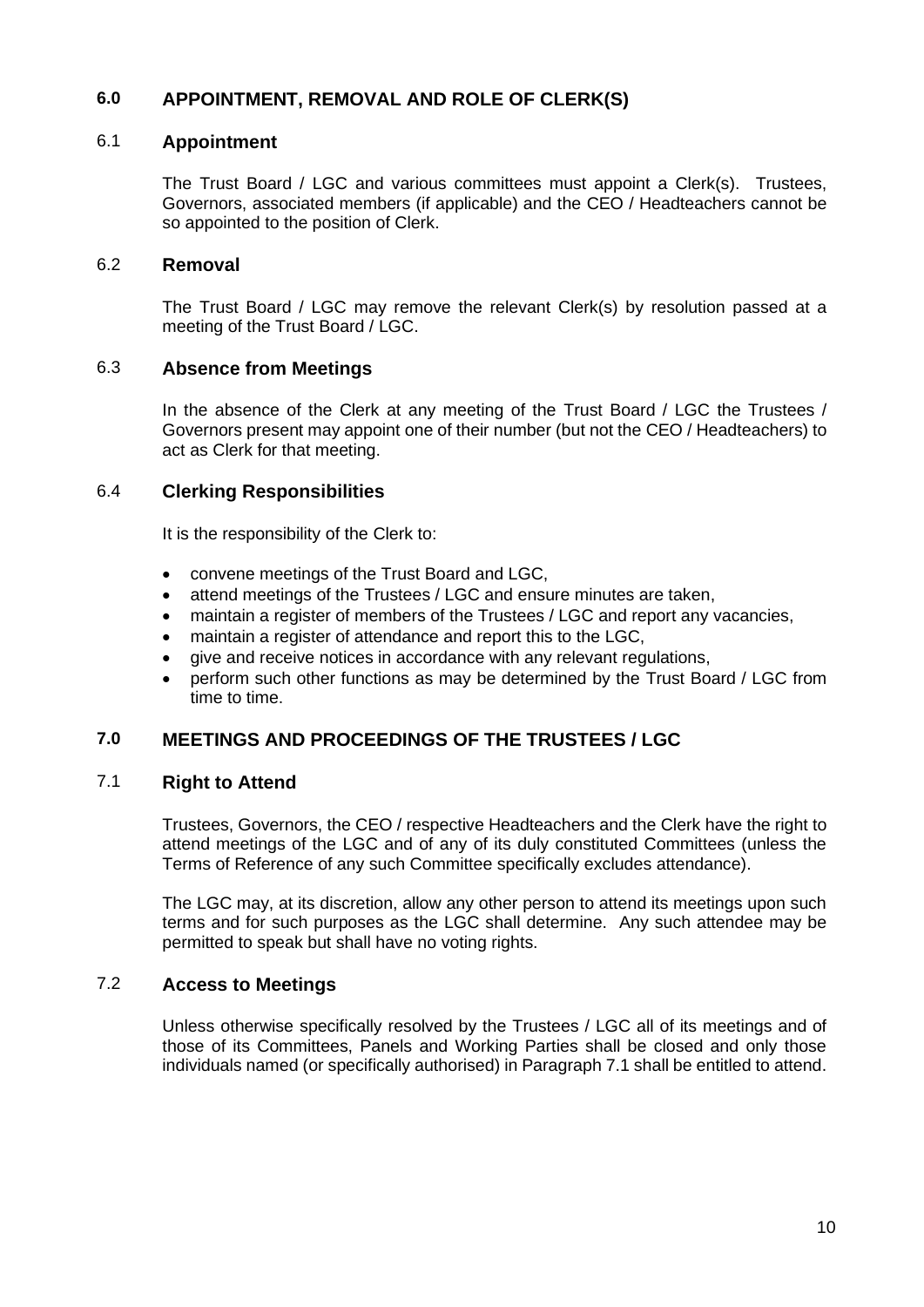# 7.3 **Meetings of Trustees and Governors**

#### 7.3.1 Meetings Programme

The Trust Board / LGC will hold at least three meetings per academic year and such other meetings as may be required. A Meetings Programme for the Trust Board / LGC and for its Committees shall be agreed at the last meeting of the academic year.

#### 7.3.2 Convening of Meetings

All Meetings of the Trust Board / LGC (whether included within or additional to, that annual programme) shall be convened by the relevant Clerk who shall take such directions as are appropriate from the Trust Board, LGC or respective Chairs. Any three members of the Trust Board / LGC can request a meeting of their committee by written notice given to the Clerk.

#### 7.3.3 Notice of Meetings

Notice of all such meetings of the Trust Board / LGC shall be given to all relevant Trustees / Governors, the CEO / Headteachers and such other individuals or organisations as the Trust Board / LGC shall decide from time to time and issued not less than seven (7) clear days before the proposed meeting date.

The Notice shall specify the date, time and venue of the meeting and shall be accompanied by a copy of the Agenda and of any information to be considered at the meeting.

#### 7.3.4 Agenda Format and Content

Each Agenda shall be agreed before issue with the relevant Chair of the meeting (or in his/her absence the Vice Chair).

Any Trustee / Governor may request that specific business be included on the Agenda and should endeavour to discuss with the Chair any matters they may seek to raise at the meeting not less than 48 hours prior to the meeting occurring in order to assist the efficient and effective management of the business to be transacted.

Meetings should be conducted expeditiously and generally within two hours except in exceptional circumstances agreed with the Chair.

#### 7.3.5 Short Notice of Meetings

If the relevant Chair considers that there are matters that require urgent attention he/she can determine a shorter period of notice be given but at least seven (7) days' notice must be given if the following business is to be considered:

- removal of the Chair of Trustees / Governors,
- suspension of any Trustee / Governor,
- suspension or removal of the CEO / Headteacher within the Trust,
- proposal to permanently close the school within the Trust.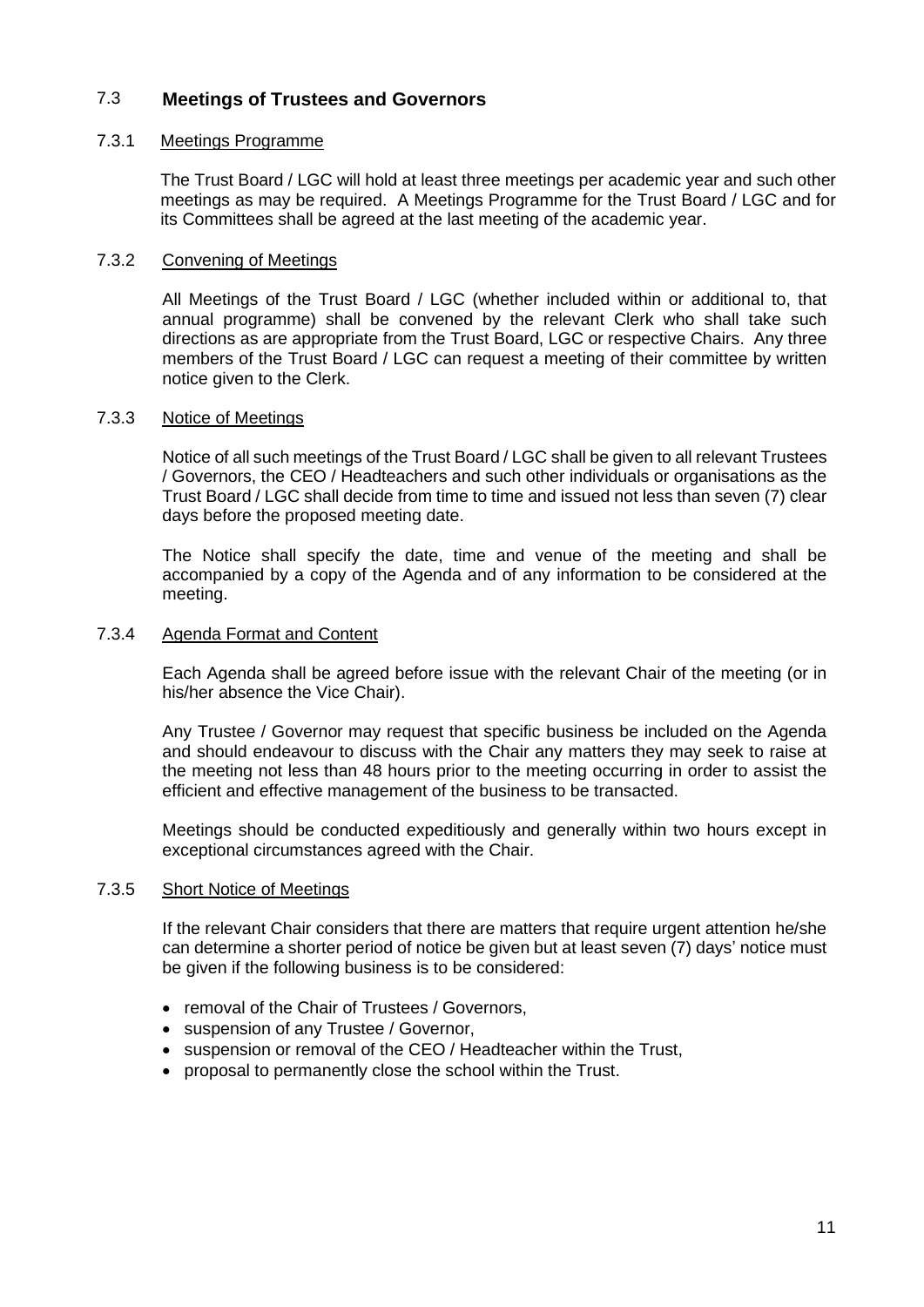#### 7.3.6 Quorum for Trustee / LGC Meetings

The quorum for Trust Board / LGC meetings and any vote on any matter thereat, shall be any 3 Trustees / Governors, or where greater, any one third (rounded up to a whole number) of the total number of Trustees holding office at the date of the meeting, who are in each case present at the meeting and entitled to vote on the matters to be resolved.

#### 7.3.7 Voting

Every question to be decided at a meeting of the Trust Board / LGC shall be determined by a majority of votes of those Trustees / Governors present.

In the case of an equality of votes cast, the Chair (or if standing in, the Vice Chair or Acting Chair) shall have a second or casting vote to be used, or not, at their absolute discretion.

Any decision to permanently close a school within the Trust will not have effect unless it is confirmed by a second meeting of the Trustees held not less than 28 days after the first meeting at which the decision was taken. The resolution to consider closure shall be specifically stated on the agenda for that second meeting and not less than 7 days' notice shall be given of the meeting.

#### 7.3.8 Minutes and Papers

The relevant Clerk shall ensure that Minutes are drawn up for all meetings of the Trust Board / LGC, such Minutes to be sequentially numbered for each class of meeting and approved at the next meeting. The Chair (or Vice Chair or Acting Chair, if appropriate) of that next meeting shall sign and date the Minutes (and initial each page) when approved and the Clerk(s) will ensure all such Minutes (together with all relevant papers and reports to which they may refer, and the Agenda) are securely maintained as a permanent record.

Copies of all Minutes shall (subject to any issues of confidentiality) be distributed to all relevant Trustees / Governors, the Senior Leadership Team and such other individuals and organisations as the Trust Board / LGC shall determine from time to time and made available upon request.

#### 7.3.9 Confidentiality

It is for the Trust Board / LGC or its Committees to decide whether any particular item of business, proposal, paper, report or meeting minutes are to be deemed confidential in which case the meeting shall direct the Clerk(s) to maintain any such papers or the minutes concerned as a separate confidential record, not available for public inspection or scrutiny (unless directed to under statute or in any relevant legal proceedings).

Documentation considered to be confidential shall be circulated by the relevant Clerk to Trustees / Governors (and to such other persons as directed) on pink background and conspicuously marked CONFIDENTIAL / PINK and recipients should avoid unauthorised disclosure of the business concerned whether in writing or orally.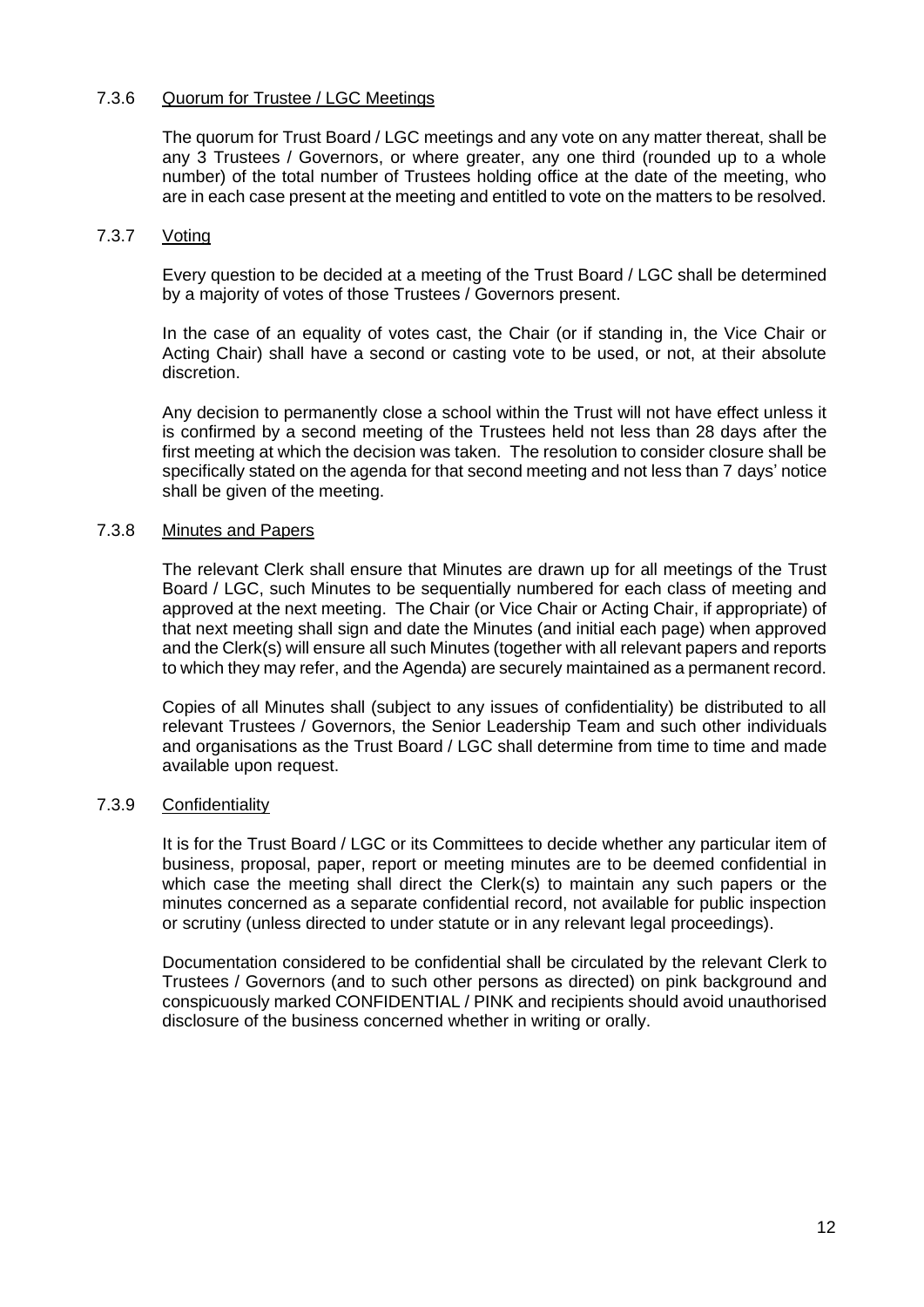#### 7.3.10 Apologies

All Trustees / Governors / Clerk, and all elected members of Committees, are expected to offer apologies, with reasons, if unable to attend any particular meeting. Such apologies if possible to be given to the Chair or Clerk prior to the meeting commencing, or as soon as convenient thereafter.

Each meeting shall decide whether to accept such apologies and record that fact in the Minutes.

Any Trustee / Governor who fails, without the consent of their fellow Trustees / Governors, to attend a meeting of the Trust Board / LGC for a period of six (6) months from the date of the first missed meeting shall be disqualified as a Trustee / Governor without notice.

## **8.0 RESTRICTIONS ON PARTICIPATION**

#### 8.1 **Principles**

Subject to detailed provisions in the appropriate Regulations where there is a conflict between the interests of any person and the interests of the Trust Board / LGC, that person may be asked to withdraw from the meeting and shall not vote. In situations where the principles of natural justice require a fair hearing and there is any reasonable doubt as to an individual's ability to act impartially, she/he will withdraw from the meeting and shall not vote.

Such principles shall not prevent the Trust Board / LGC or any of its Committees from allowing someone who can offer relevant evidence to an issue being considered by it from giving that evidence.

#### 8.2 **Dispute Resolution**

If there is any dispute as to whether an individual must withdraw from a meeting in accordance with these Standing Orders or the appropriate Regulations, then the Trustees / Governors present at the meeting shall decide the issue.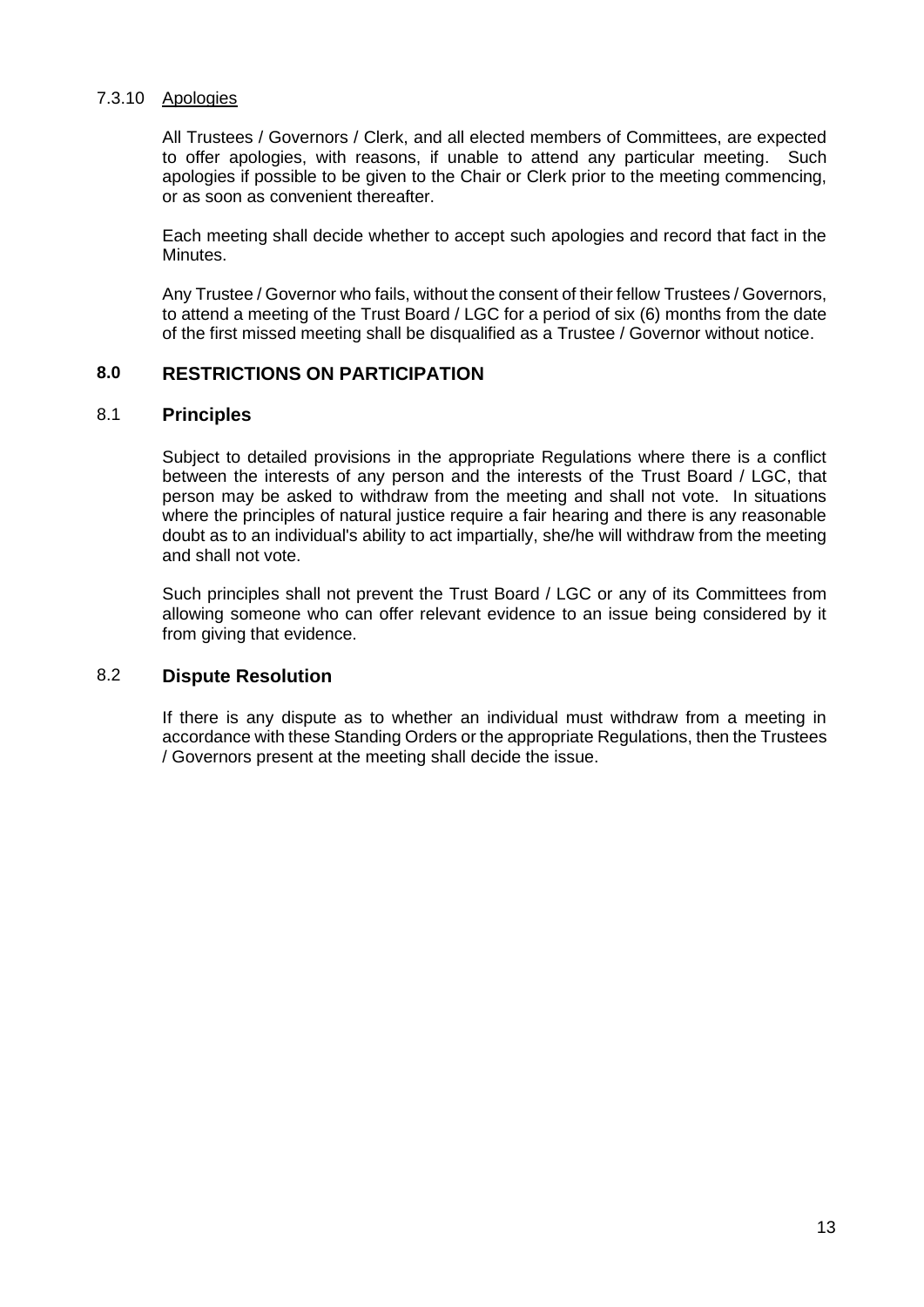# 8.3 **Suspension of Trustees / Governors**

In the following circumstances the Trust Board / LGC may decide to suspend a Trustee / Governor for a period of up to six (6) months:

- the Trustee / Governor is paid to work at the school and is the subject of disciplinary proceedings in relation to that employment, or
- the Trustee / Governor is the subject of any court or tribunal proceedings, the outcome of which may be that he/she is disqualified from continuing to hold office as a Trustee / Governor under the Schedule 6 of the Constitution Regulations (or any statutory modification thereof), or
- the Trustee / Governor has acted in a manner that is inconsistent with the Trust's ethos and has brought or is likely to bring the Trust, school or the LGC or the office of Trustee / Governor into disrepute, or
- the Trustee / Governor is in breach of his/her duty of confidentiality to the Trust / school, the Trustees / LGC, the school staff or its pupils / students.

The Trust Board / LGC recognises the serious nature of any vote to suspend a Trustee / Governor on any of the above grounds and will endeavour to resolve any issues or disputes in a constructive manner.

Any such action involving the suspension of a Trustee / Governor shall conform to the procedures detailed in the statutory regulations.

# **9.0 DELEGATION OF FUNCTIONS**

#### 9.1 **Principles**

The Trustees / LGC may delegate any of its statutory functions to a Committee, an individual Trustee / Governor or to the CEO / Headteachers, subject to the prescribed restrictions.

#### 9.2 **Review**

The Trustees / LGC shall annually review the delegation of any such functions.

# 9.3 **Accountability**

The Trustees / LGC remains accountable for any actions taken or decisions made under such delegated powers.

#### 9.4 **Reporting Actions**

Any individual or committee to whom a function of the Trust Board / LGC has been delegated or who has otherwise exercised a function of the Trust Board / LGC shall formally report any such action taken or decision made in respect of that delegation or function to the next Trustee / LGC meeting.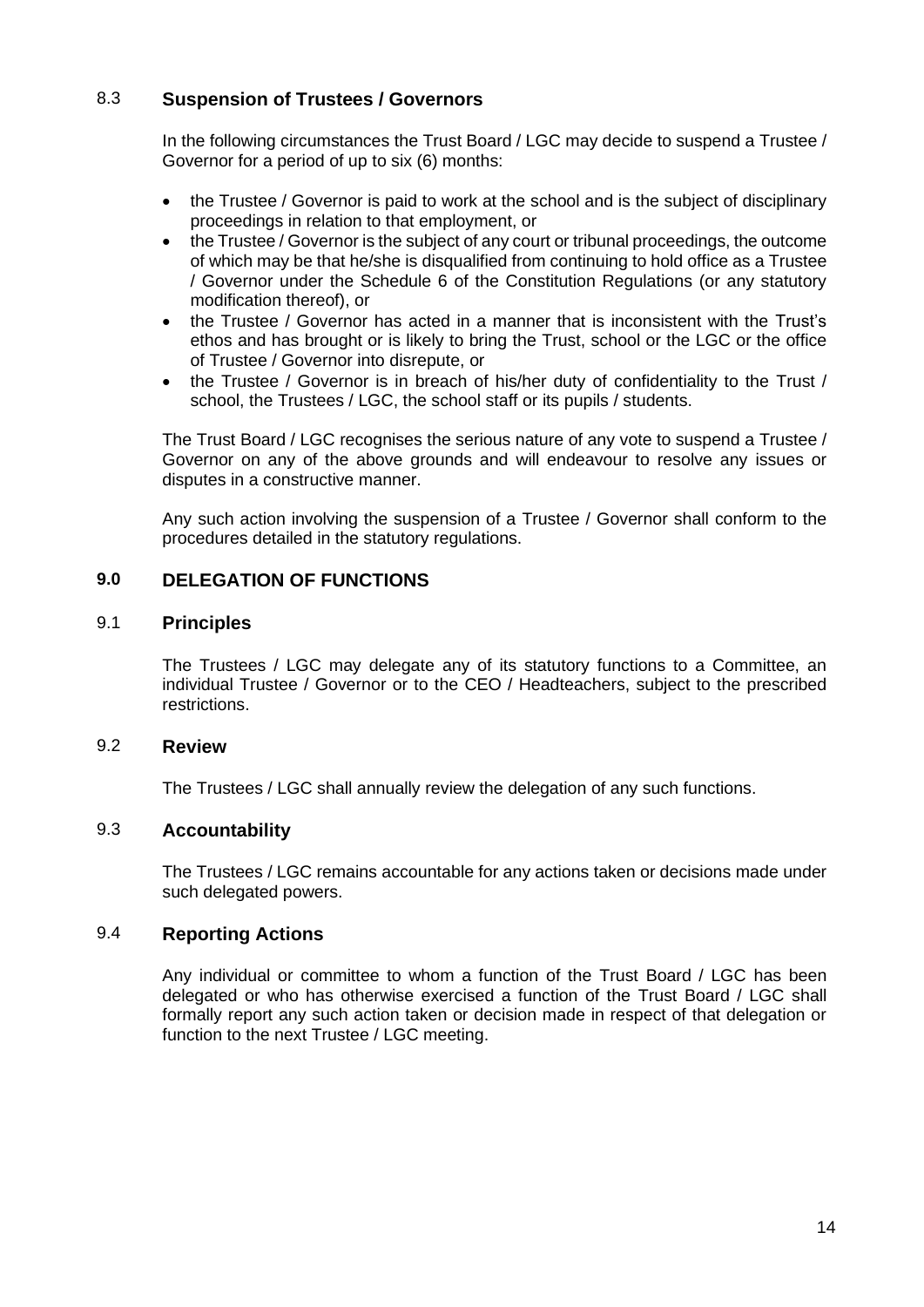# 9.5 **Delegation to Committees**

The following functions may be delegated to a Committee of the Trustees / LGC but cannot be delegated to an individual:

- the alteration, discontinuance or change of category of any school within the Trust, (Trustees);
- the approval of the first annual budget plan in each fiscal period, (Trustees);
- the approval of the financial authority and delegation within the Trust, (Trustees);
- any functions relating to disciplinary policies:
- any functions relating to the exclusion of pupils, following the agreed process set by the CEO, except in an emergency when the Chair of Governors shall have power to exercise those functions;
- any functions relating to the admission of pupils / students.

# 9.6 **Delegation Prohibited**

The following functions of the Trust Board / LGC cannot be delegated:

- the Constitution of the Local Governing Committee;
- the appointment or removal of the Chairs, Vice Chairs of Governors, the appointment of the Clerk(s), the suspension of any Trustee / Governor, the delegation of functions and the establishment of Committees.

# 9.7 **Reserving Powers**

Where the Trust Board / LGC has delegated functions to an individual or to a Committee this shall not prevent the Trust Board / LGC performing any of those functions itself.

# **10.0 COMMITTEES OF THE TRUST BOARD / LGC**

#### 10.1 **Establishment of Committees**

The Trust Board / LGC shall by resolution determine the constitution, membership and proceedings of any of its Committees and review the establishment, Terms of Reference ("TOR"), constitution and membership of its Committees. The Committees will review their own TOR, constitution and membership at their first meeting in each academic year.

## 10.2 **Staffing Functions**

The delegation by the Trust Board / LGC of its functions relating to the appointment and dismissal of staff, staff grievance, capability, conduct, discipline and suspension matters shall be in accord with any appropriate statutory regulations and guidance and any relevant Trustee / Governor Policies and procedures on such issues.

### **11.0 WORKING PARTIES AND GROUPS**

# 11.1 **Appointment**

The Trust Board / LGC and any of its Committees may from time to time establish such ad hoc Working Parties or Groups consisting of such membership as the appointing body considers appropriate for the designated report, task, action or event to be carried out. Formal Terms of Reference to be established for each of these cases.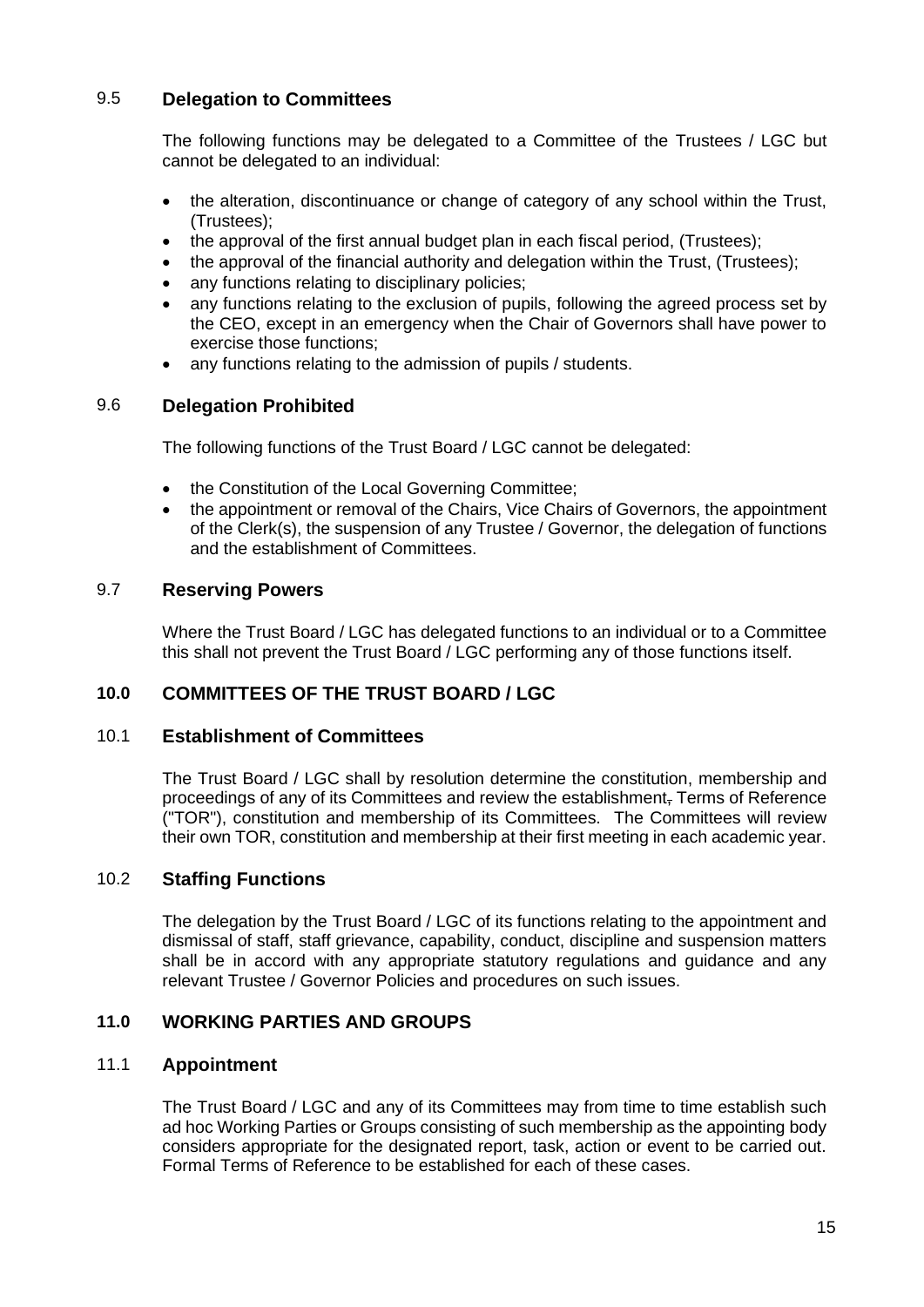# 11.2 **Scope and Objectives**

The appointing body shall further determine the scope and objectives of such designated report, task etc and the resources and time scales involved and allocated the methodology, format and frequency of reporting back and, if applicable, the criteria by which performance will be assessed.

# 11.3 **Authority and Termination**

Any such Working Party or Group with minuted meetings shall have no authority to take any decisions unless stated in the Terms of Reference, to commit or bind the Trust Board / LGC or any Committee in any manner whatsoever and shall be required to seek approval, as relevant, for any recommendations, proposals or decisions it wishes to promulgate, except where specifically mandated by the Trust Board / LGC. In these cases, these committees should report to the Trust Board / LGC throughout the period of the mandate.

The Working Party or Group may be disbanded at any time by the appointing body and shall, in any event, cease to operate upon the completion of its designated report, task etc.

## 11.4 **Method of Working**

It shall be for members of the Working Party or Group to determine their method of working, frequency of meetings etc, except that:

- the group Leader or Chair shall be nominated by the appointing body,
- minutes, notes or other acceptable written records of all its meetings shall be maintained and be sent to the Clerk(s) of the Trust Board / LGC for distribution to all relevant Trustees / Governors.

# **12.0 TRUST AND SCHOOL POLICIES**

#### 12.1 **Principles**

All policies, whether statutory or otherwise, operating in the school or relating to the performance or procedures of the Trust Board / LGC itself shall be formally approved, revised or discontinued only with the consent of the Trust Board / LGC acting, as appropriate, upon the recommendations of the Headteacher, relevant Committee, statutory enactment, guidance or recognised external professional advice.

#### 12.2 **Programme of Review**

The Trust Board / LGC or as appropriate, its Committees, will maintain a programme for the regular review of all such Policies to ensure their continuing validity, effectiveness and application.